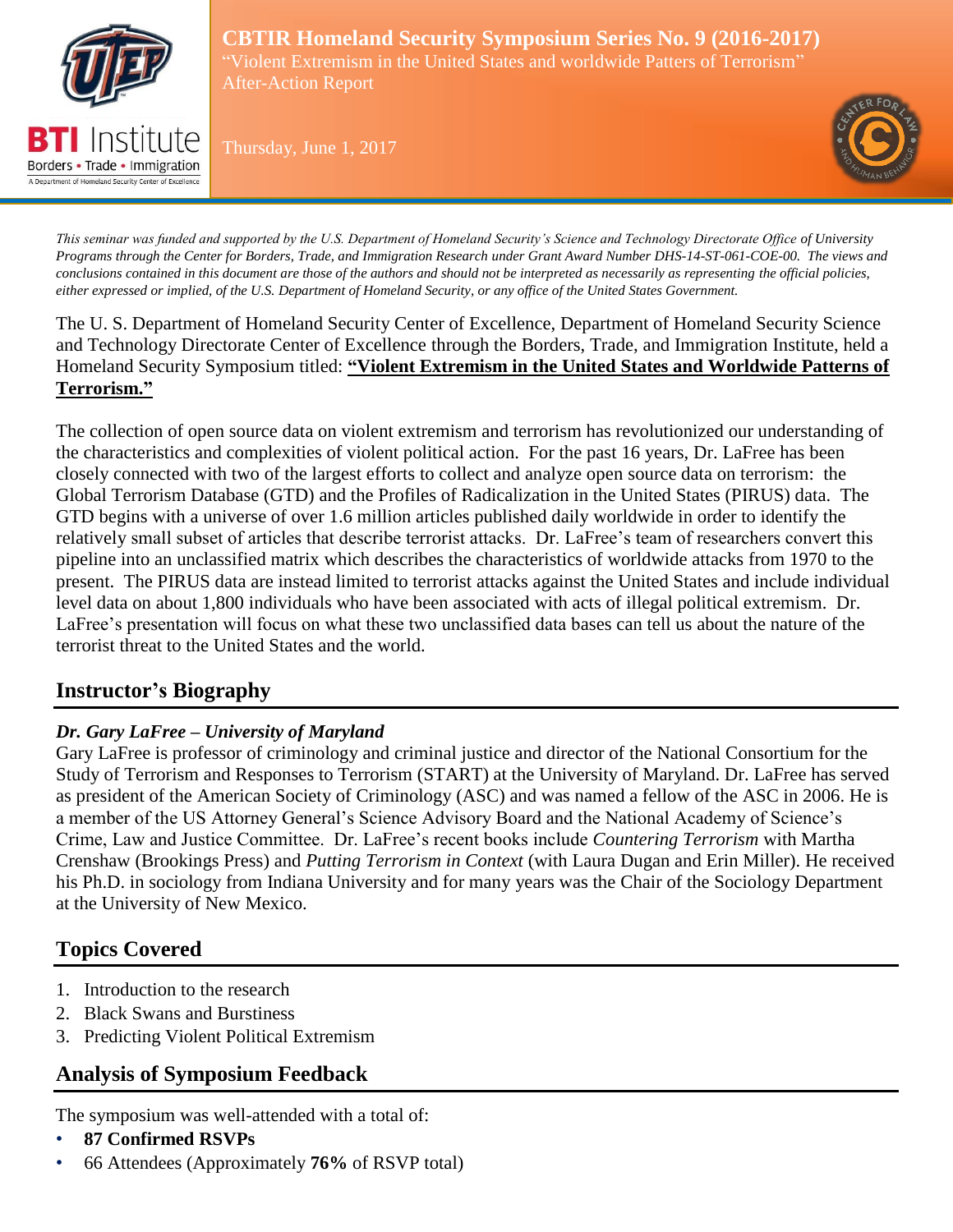A total of 16 government agencies organization was represented by the symposium attendees. Attendees from El Paso, TX, attended this event. The following table displays each of the agencies/organizations with the total number of representatives in attendance.

| <b>Federal Agencies</b>                         |                | <b>State Agencies</b>                |    |
|-------------------------------------------------|----------------|--------------------------------------|----|
| <b>ICE Enforcement &amp; Removal Operations</b> | 6              | Probation Office-District of El Paso | 6  |
| <b>Homeland Security Investigations</b>         | 2              |                                      |    |
| <b>CBP</b> - Office of Border Patrol            | 13             |                                      |    |
| CBP – Office of Field Operations                | 6              |                                      |    |
| <b>CBP-</b> National Targeting Center           |                |                                      |    |
| <b>Transportation Security Administration</b>   | 4              | Total                                | 6  |
| DHS I & A                                       | 3              | <b>Local Agencies</b>                |    |
| <b>DHS Other</b>                                | 4              | El Paso Police Department            | 12 |
| <b>FBI</b>                                      | $\mathbf{I}$   | El Paso County Sheriff's Department  | 2  |
| El Paso Intelligence Center                     | 2              |                                      |    |
| Department of State                             | $\overline{2}$ |                                      |    |
| Department of the Army                          | $\overline{2}$ |                                      |    |
| Total                                           | 46             | Total                                | 14 |

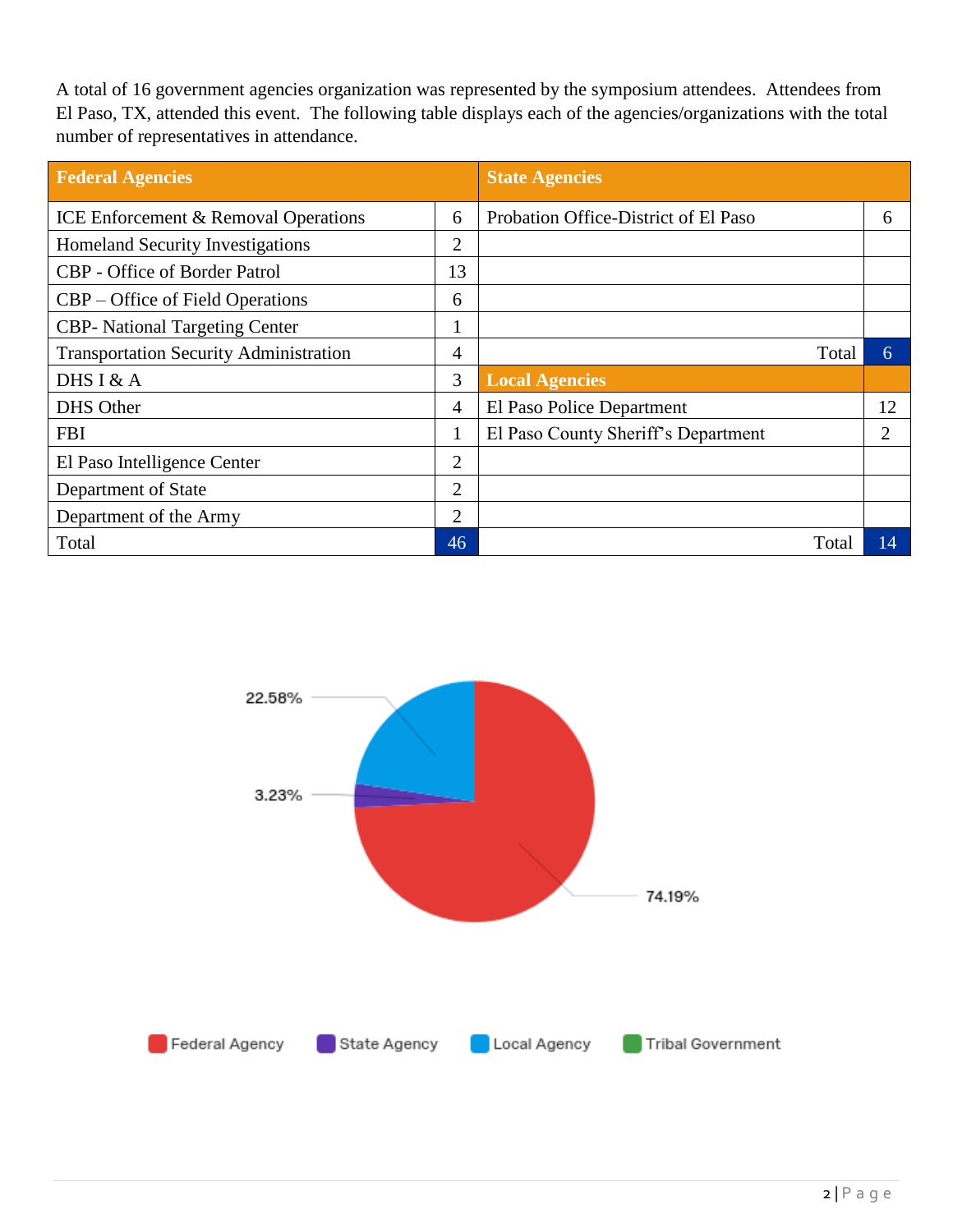Every attendee was asked to fill out a symposium evaluation. A total of 62 surveys (**94% of total attendees**) were submitted. Overall, the assessment feedback was overwhelmingly positive (listed percentages are the sum of both the *"agree"* and *"strongly agree"* percentages):

| The seminar met my expectations                                                              |  |
|----------------------------------------------------------------------------------------------|--|
| The overall topics covered in this seminar were relevant and useful to my current assignment |  |
| The seminar description accurately described the seminar content                             |  |
| The seminar increased my knowledge of the subject matter                                     |  |
| The seminar increased my <b>interest</b> of the subject matter                               |  |
| The overall quality of this seminar was excellent                                            |  |
| The instructors' presentation style was effective                                            |  |
|                                                                                              |  |

The exit survey also contained the following question (Q3): Would you attend a second more in-depth symposium on this topic? The survey revealed that 100**%** of the symposium participants would attend a second more in-depth symposium.



Open-ended responses indicated a common satisfaction with the course with particularly positive comments regarding the competence of the instructor and the content's utility and pertinence to their field of work. The following questions were asked in the exit survey and no edits have been made to the comments with the exception of spelling.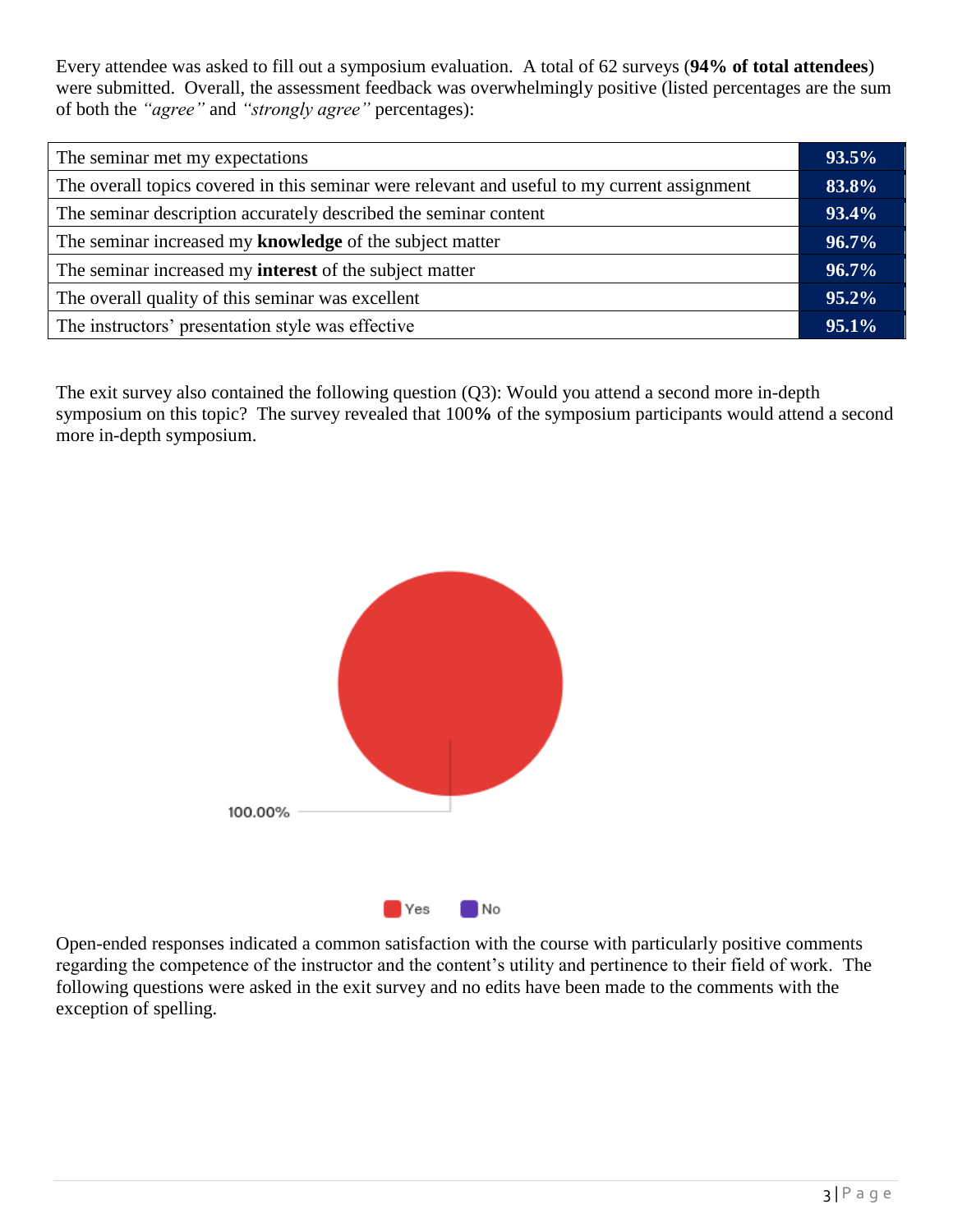#### *Q4. What is your preference for the next symposium?*



#### *Q5. What other topic/subject matter would you like to see presented in similar seminars, tabletop exercises or practicums?*

- *Table top exercise on multi agency response to critical incident (active shooter, hazardous chemical spill). Symposium on basics of terrorism.*
- *Correlations between organized crime and the border. Correlations between the vises of violence as more restrictions are placed on law enforcement.*
- *Food terrorism, chemical terrorism, robots replacing humans, gang involved in terrorism, and cartels linked to terrorism.*
- *The effects of racism on extremism.*
- *Narco-terrorism*
- *Drug interdiction*
- *Coordination of all federal partners in the event of a mass terrorist attack. How does it all tie together and who assumes operational command of the scene?*
- *Active shooter*
- *Would like to see topic of sex offenders. Supervision, computer forensics. Dr. Jim Tanner from Colorado is excellent. Can always be found at the Crimes Against Children Conference in Dallas.*
- *Gangs, cartels, active shooter and sex offenders.*
- *I would prefer a presentation on Mexican gangs/ DTO's in Juarez and how they interact with US gangs.*
- *How terrorism can be linked to action shooter events.*
- *Money laundering.*
- *Anything on CT-tips, types of explosives used in attacks, group hierarchy, history.*
- *Transnational criminal organizations. Cocaine transiting through Southwest border.*
- *Counter terrorism*
- *Specific Mexican cartel related presentations- dealing with all levels of cartel operations.*
- *The direct or indirect use of media forums (social, blog, news) by criminal elements to influence a community or society. Information operations. With the advancements in technology, criminal organizations have begun evoking to help evade or conceal their operations.*
- *Middle-Eastern cultures.*
- *Vehicle bombings.*
- *Women involvement in terrorism.*
- *Gang/Terrorism affiliations.*
- *Border violence, drug cartels.*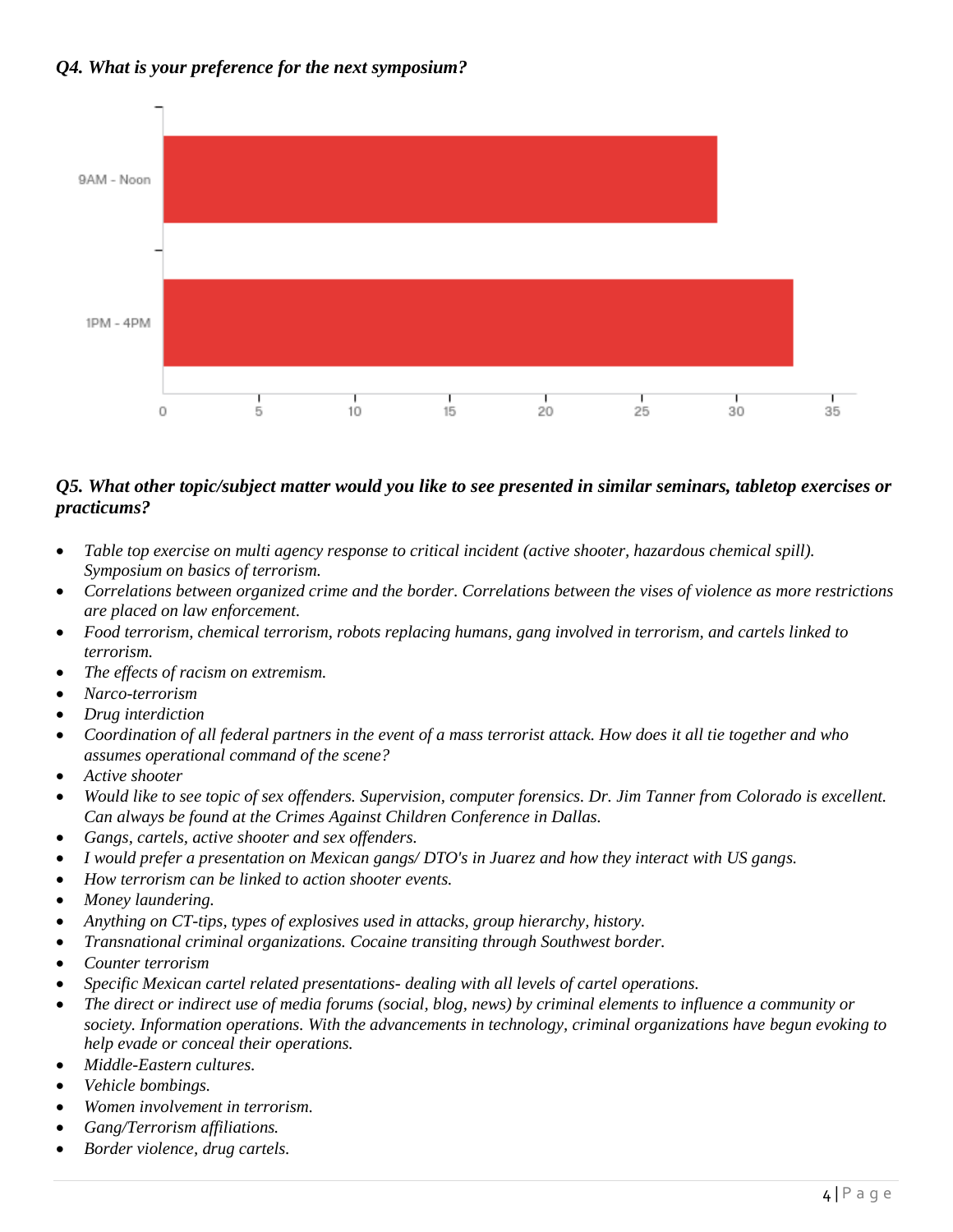- *Drugs along the US southwest borders, but based on data (not open source)*
- *Border violence.*
- *Drug cartels, drug trafficking organizations, explore recent Juarez homicides Oct 2016- Current*
- *Gangs*

#### *Q6. If there are any additional comments you have about the seminar topics covered please provide them below.*

- Have next symposium in a larger area to allow more attendees. Several individuals that wanted to attend were placed on a "stand-by" list. Have a longer, more in-depth symposium in violent extremism in the US.
- The use of first responders, to help provide information on field contacts.
- Why are reporters being murdered in Mexico?
- Excellent!
- Excellent speaker, I would like to see the results of the predictive analysis from individuals that are arrested and follow them while in jail or released to see how correct the hypothesis was.
- Good presentation, very knowledgeable and good presenter.
- Great symposium and look forward to the next series of topics.
- Great topic and very educating.
- Please have symposium in an area where you can park and walk to event. Location and parking required to be physically fit and required for you to have walking/hiking shoes. Have a room that the climate works (too hot). From the back row I was unable to see the screen.
- Speaker handled questions well.
- Good Job
- Hard to hear and see the material

# **Webcast Analytics**

This symposium was the seventh effort to add a webcast feature as part of the value added deliverable of this program. All eight symposiums have been filmed and can be viewed by the public on our website and YouTube account to enhance future viewings of the symposium series. The PI will continue with simultaneous webcast broadcasting of the symposium series with efforts to increase viewership through this medium.

#### **Total views:** 57

## **Symposium Series Visibility**

In an effort to promote the symposium series and the work of the Borders and Trade Institute (BTI) we have actively engaged on Twitter and local news media outlets.

• There were thirty-two (32) tweets that were sent prior, during, and just after the symposium event. The tweets received a total of **3,898** impressions.

## **Learning**

Every attendee was asked to take a six (6) question Pretest Questionnaire in order to gauge the level of understanding of the topic. In addition, the participants were asked to take the same six (6) question Posttest Questionnaire at the conclusion of the symposium. The first question asked of the participant was to selfmeasure their level of knowledge on the topic on a 1 to 10 scale with 1 as *No Knowledgeable* and 10 as *Very Knowledgeable*. A total of 58 pretests/posttests (**88% of total attendees**) were returned by the participants.